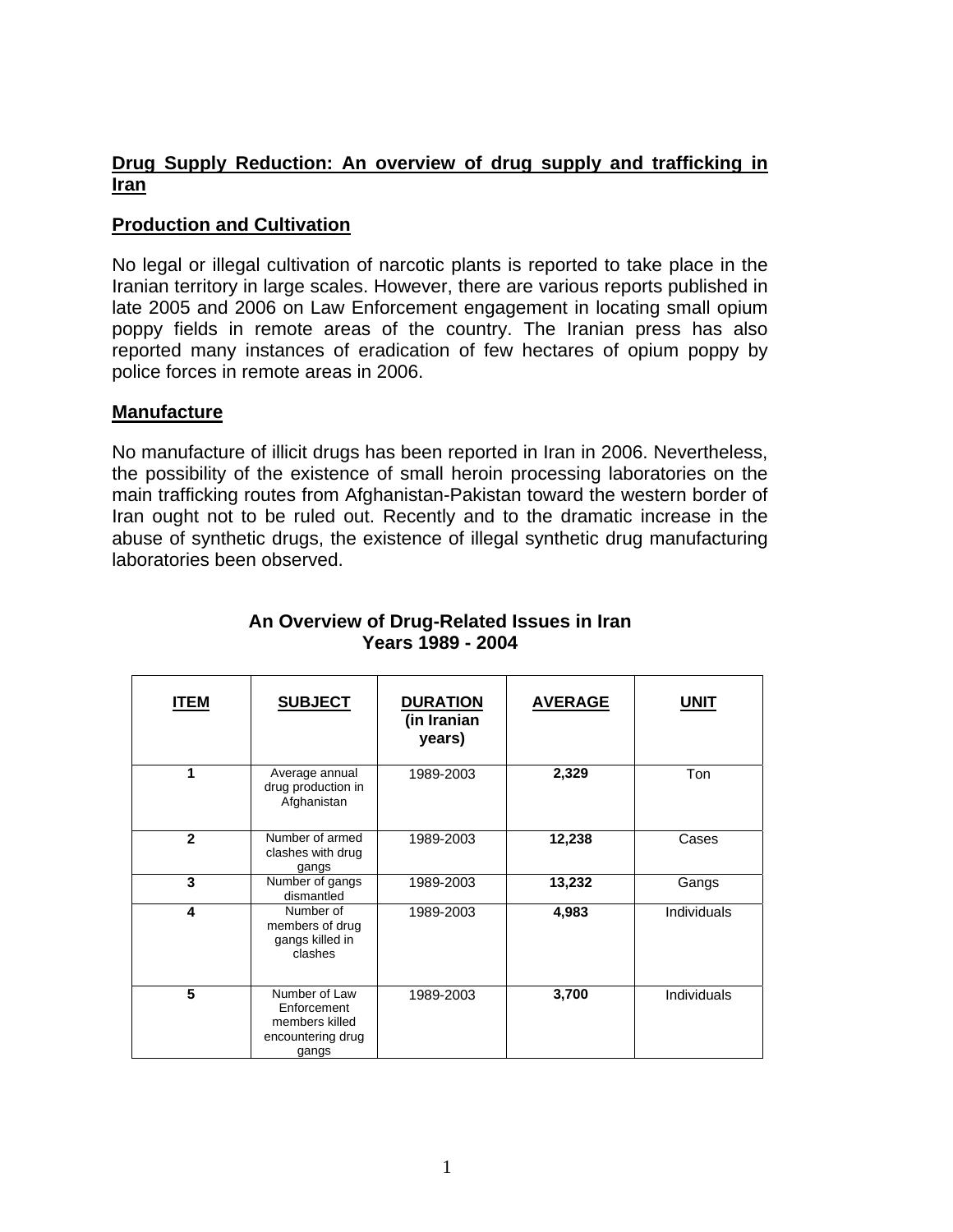| 6                       | Number of Law                       | 1989-2003 | 11,000                | Individuals       |
|-------------------------|-------------------------------------|-----------|-----------------------|-------------------|
|                         | Enforcement                         |           |                       |                   |
|                         | members disabled                    |           |                       |                   |
|                         | encountering drug                   |           |                       |                   |
| $\overline{\mathbf{7}}$ | gangs<br>Number of arms             | 1989-2003 | 14,661                | Units             |
|                         | seized in clashes                   |           |                       |                   |
|                         | with drug mafias                    |           |                       |                   |
| 8                       | Number of                           | 1989-2003 | 36,927                | Vehicles          |
|                         | confiscated                         |           |                       |                   |
|                         | vehicles in clashes                 |           |                       |                   |
|                         | with drug gangs                     |           |                       |                   |
| 9                       | Number of<br>confiscated            | 1989-2003 | 12,507                | Motorcycles       |
|                         | motorcycles in                      |           |                       |                   |
|                         | clashes with drug                   |           |                       |                   |
|                         | gangs                               |           |                       |                   |
| 10                      | Number of drug-                     | 1989-2003 | 1,962,049             | <b>Files</b>      |
|                         | related cases filed                 |           |                       |                   |
|                         | in courts                           |           |                       |                   |
| 11                      | Number of addicts                   | 1979-2003 | 911,646               | Individuals       |
| 12                      | sent to prison<br>Number of drug    | 1979-2003 | 1,644,497             | Individuals       |
|                         | dealers sent to                     |           |                       |                   |
|                         | prison                              |           |                       |                   |
| $\overline{13}$         | Number of drug-                     | 1994-2003 | 15365                 | Individuals       |
|                         | related deaths                      |           |                       |                   |
| 14                      | Increase in the                     | 1989-2004 | 494%                  | Growth rate       |
|                         | price of opium                      |           | Per kg                |                   |
| 15                      | Increase in the                     | 1989-2004 | 354%                  | Growth rate       |
|                         | price of heroin                     |           | Per kg                |                   |
| $\overline{16}$         | Increase in the                     | 1989-2004 | 210%                  | Growth rate       |
|                         | price of hashish                    |           | Per kg                |                   |
|                         | Increase in the                     |           |                       |                   |
| $\overline{17}$         | price of morphine                   | 1989-2004 | 353%                  | Growth rate       |
|                         |                                     |           | Per kg                |                   |
|                         |                                     |           |                       |                   |
| 18                      | Number of arrested                  | 1989-2003 | 967386                | Individuals       |
|                         | drug gang                           |           |                       |                   |
|                         | members                             |           |                       |                   |
| 19                      | Number of arrested                  | 1989-2003 | 1714601               | Individuals       |
|                         | drug addicts                        |           |                       |                   |
| 20                      | Number of drug-<br>related cases of | 2004      | 6,730 IDU             | Individuals       |
|                         | $HIV + and AIDS$                    |           | <b>HIV/AIDS</b>       |                   |
|                         |                                     |           | against total of      |                   |
| 21                      | Amount of seized                    | 1979-2004 | 11,220 cases<br>63769 |                   |
|                         | heroin                              |           |                       | Kg                |
| 22                      | Amount of seized                    | 1979-2004 | 1950461               | Kg                |
|                         | opium                               |           |                       |                   |
|                         |                                     |           |                       |                   |
| 23                      | Amount of seized                    | 1979-2004 | 214887                | Kg                |
|                         | morphine                            |           |                       |                   |
|                         |                                     |           |                       |                   |
|                         |                                     |           |                       |                   |
| 24                      | Amount of seized                    | 1979-2004 | 455655                | Κg                |
|                         | hashish                             |           |                       |                   |
| 25                      |                                     | 1997-2004 | 13805                 | Kg                |
|                         | Amount of other<br>drugs seized     |           |                       |                   |
| 26                      | Percentage of                       | 2002      | 90%                   | Percentage of the |
|                         | population worried                  |           |                       | total population  |
|                         | about the drug                      |           |                       |                   |
|                         | problem                             |           |                       |                   |
| 27                      | Number of drug                      | 2004      | 4000000               | Individuals       |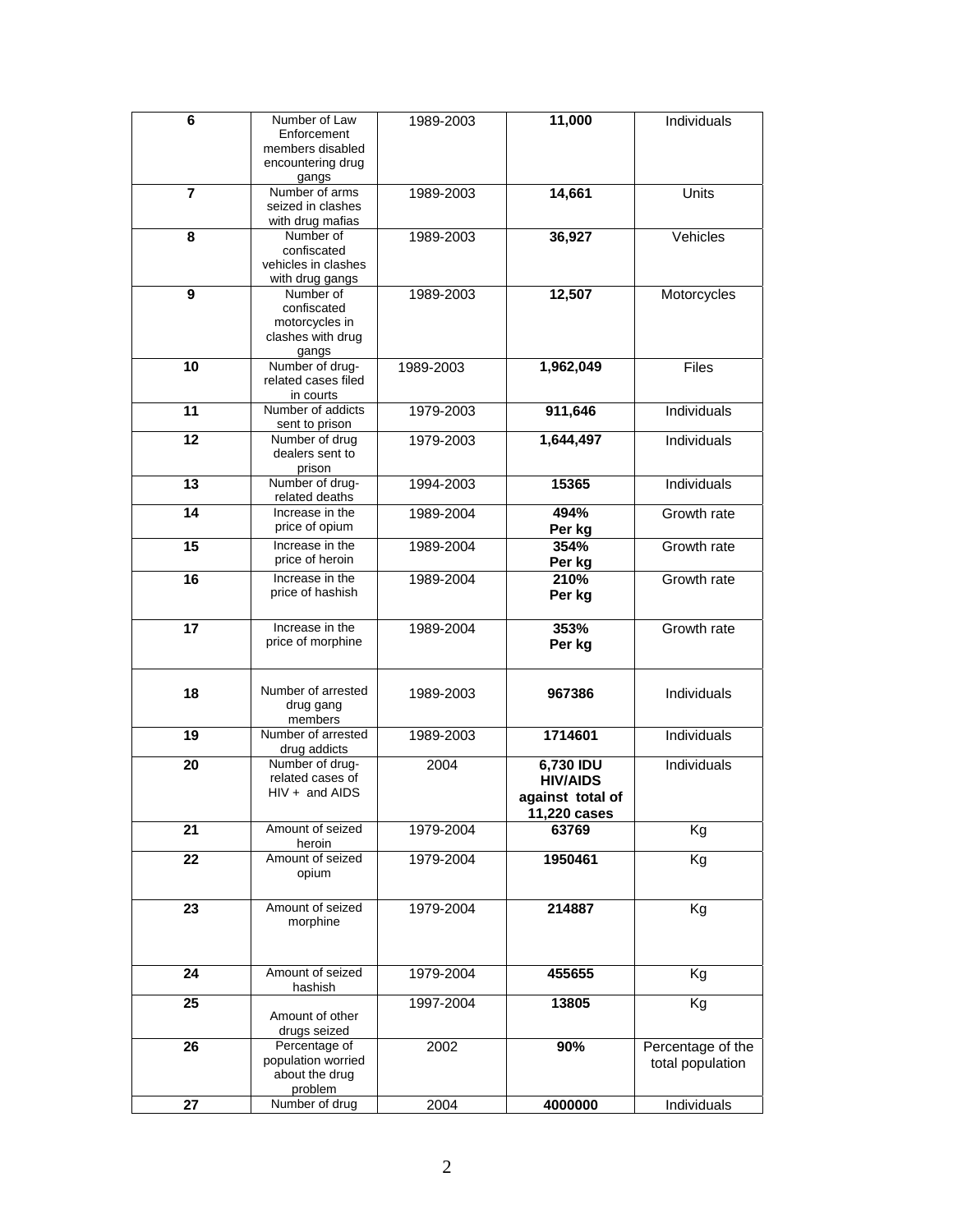| 28 | abusers as<br>announced by<br><b>DCHQ's Secretary</b><br>General<br>Number of public<br>drug-related<br>centers | 2003      | 172    | Centers            |
|----|-----------------------------------------------------------------------------------------------------------------|-----------|--------|--------------------|
| 29 | Number of private<br>drug-related<br>centers                                                                    | 1382      | 267    | Centers            |
| 30 | Number of addicts<br>turned in to public<br>centers for<br>rehabilitation                                       | 1996-2003 | 204170 | <b>Individuals</b> |
| 31 | Various types of<br><b>Scientific Sources</b><br>published                                                      | 2002-2003 | 100    | Subjects           |
| 32 | Individuals trained<br>in workshops and<br>training<br>programmes                                               | 2002-2003 | 43650  | Individuals        |
| 33 | Capacity-building of<br><b>NGOs</b>                                                                             | 2002-2003 | 300    | <b>NGOs</b>        |

Source: Components of Iran National Comprehensive Plan 2005

## **Different Types of Drugs Seized Years 1997-2004 (Figures in Kg)**

|      | <b>Types of Narcotics</b> |                 |        |                |                    |        |
|------|---------------------------|-----------------|--------|----------------|--------------------|--------|
| Year | <b>Heroin</b>             | <b>Morphine</b> | Opium  | <b>Hashish</b> | <b>Other Drugs</b> | Total  |
| 1997 | 1986                      | 18949           | 162414 | 11096          | 255                | 194676 |
| 1998 | 2894                      | 22291           | 154454 | 14376          | 248                | 194263 |
| 1999 | 6030                      | 22764           | 204485 | 18907          | 1088               | 253274 |
| 2000 | 6189                      | 20764           | 179053 | 31581          | 1459               | 238593 |
| 2001 | 4001                      | 8668            | 81061  | 46084          | 1314               | 139814 |
| 2002 | 3978                      | 9520            | 72850  | 64166          | 1584               | 152098 |
| 2003 | 3327                      | 13063           | 97575  | 76991          | 1664               | 189841 |
| 2004 | 4715                      | 12878           | 174091 | 86500          | 6174               | 284358 |
| 2005 | 5553                      | 6937            | 225095 | 67277          | 6319               | 311181 |

Source: National Drug Control Reports of DCHQ, 1999 – 2004

## **Drug Seizure Methods in the Islamic Republic of Iran - 2005**

| <b>DOM</b> | <b>METHOD</b> | υ |
|------------|---------------|---|
|------------|---------------|---|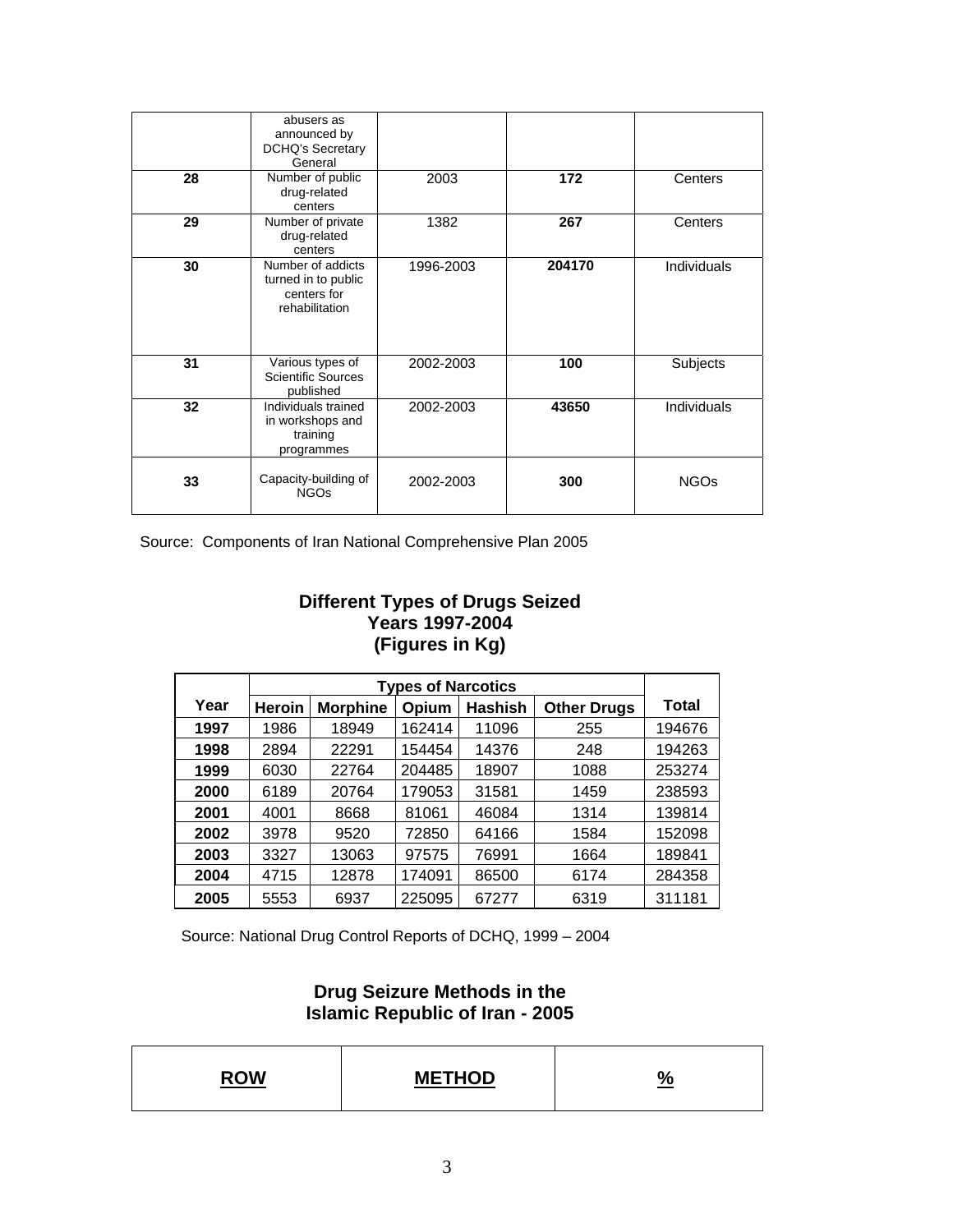|                                     | Vehicle Inspection<br>at checkpoints                         | 33           |
|-------------------------------------|--------------------------------------------------------------|--------------|
| 2                                   | Armed clashes                                                | 26           |
| 3                                   | Infiltration and drug<br>seizure from camel<br>narco-caravan | 9            |
| 4                                   | Ambush and Patrolling                                        | 8.5          |
| 5                                   | Surveillance                                                 | 6            |
| 6                                   | House search                                                 | 5            |
|                                     | Undercover operations (U/C)                                  |              |
| 8                                   | Unclaimed drugs at depots                                    |              |
| Body and luggage<br>9<br>Inspection |                                                              | $\mathbf{2}$ |
| 10                                  | <b>Others</b>                                                | 2.5          |
|                                     | TOTAL                                                        | 100          |

Source: National Drug Control Report, 2005

# **Trafficking**

Iran is still one of the main conduits for illegal drugs trafficking; namely opium, hashish, heroin and morphine base, which originate from Afghanistan and Pakistan, and are destined mainly for markets in Europe and the Persian Gulf and Middle East region.

| Year | Location     | Percentage |       |
|------|--------------|------------|-------|
|      | In the world | In Iran    |       |
| 1987 | 17000        | 1446       | 8.5   |
| 1988 | 21900        | 1760       | 8.0   |
| 1989 | 24100        | 1478       | 6.13  |
| 1990 | 23400        | 1800       | 7.70  |
| 1991 | 22700        | 1750       | 7.71  |
| 1992 | 25000        | 4113       | 16.45 |
| 1993 | 26700        | 1990       | 7.45  |
| 1994 | 28200        | 908        | 3.22  |
| 1995 | 31260        | 2075       | 6.64  |
| 1996 | 28500        | 805        | 2.83  |
| 1997 | 33340        | 1986       | 5.96  |
| 1998 | 32600        | 2894       | 8.88  |
| 1999 | 36200        | 6030       | 16.65 |
| 2000 | 53700        | 6189       | 11.53 |
| 2001 | 54000        | 4001       | 7.41  |
| 2002 | 48500        | 3978       | 8.20  |
| 2003 | 53200        | 3327       | 6.25  |

#### **Comparison of Heroin Seized in the World and in Iran in Kilogram, 1987 – 2003**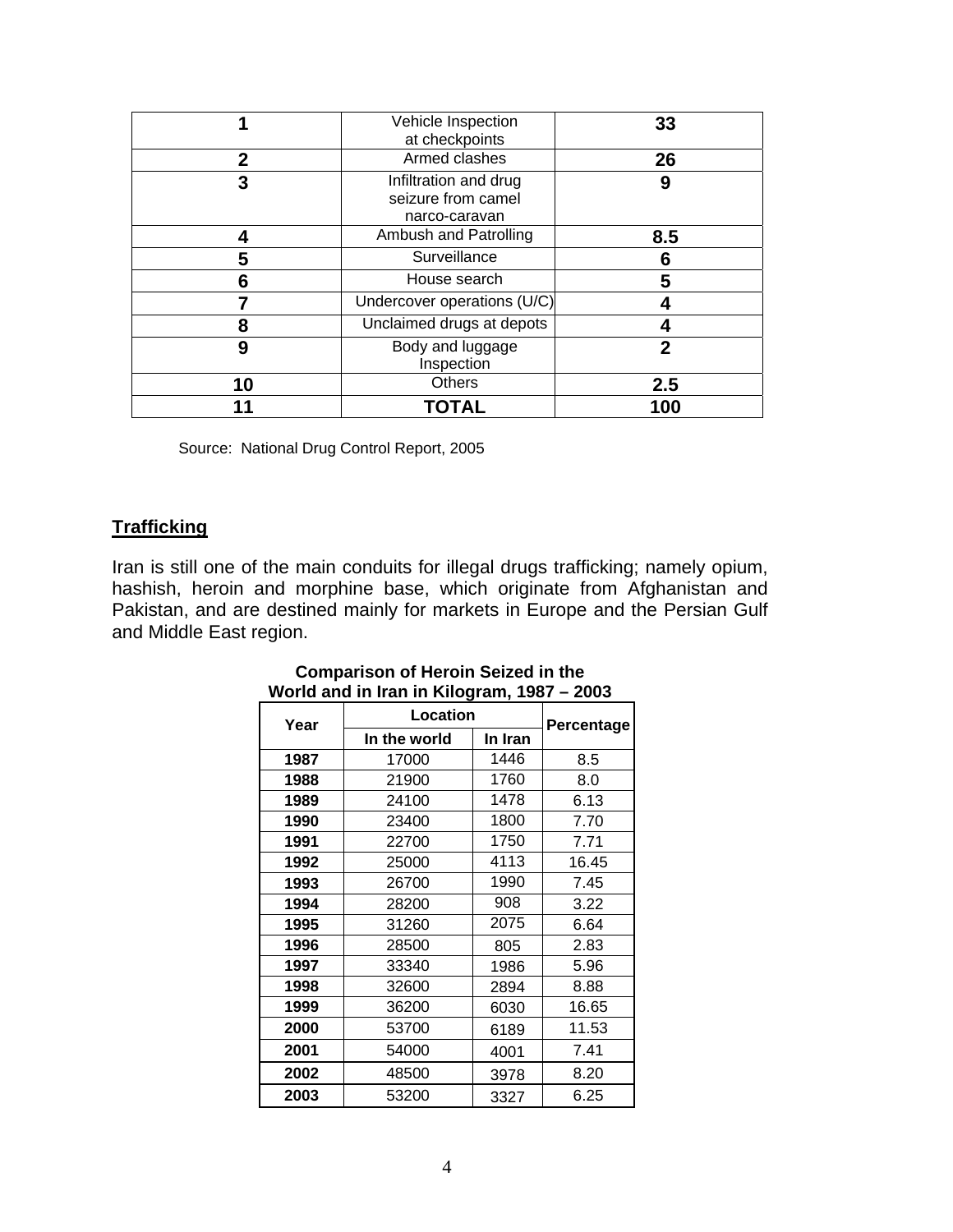| <b>TOTAL</b> | 560300 | 46530 | 8.3 |
|--------------|--------|-------|-----|
|--------------|--------|-------|-----|

Sources: UNODC Global Illicit Drug Trends, 1999, 2000, 2003 and UNODC World Drug Report 1997, 2004, 2005 and National Drug Control Reports of DCHQ, 1999 - 2004

| rona ana ini iran ini mwakami, 1997<br>∼∽∽ |              |            |       |  |  |  |
|--------------------------------------------|--------------|------------|-------|--|--|--|
| Year                                       | Location     | Percentage |       |  |  |  |
|                                            | In the world | In Iran    |       |  |  |  |
| 1987                                       | 56900        | 36770      | 64.6  |  |  |  |
| 1988                                       | 61600        | 39360      | 64.4  |  |  |  |
| 1989                                       | 41900        | 26208      | 57.4  |  |  |  |
| 1990                                       | 36600        | 20800      | 62.5  |  |  |  |
| 1991                                       | 41500        | 23483      | 56.8  |  |  |  |
| 1992                                       | 52800        | 38254      | 72.4  |  |  |  |
| 1993                                       | 85300        | 63941      | 75    |  |  |  |
| 1994                                       | 144500       | 117095     | 81    |  |  |  |
| 1995                                       | 245700       | 126554     | 51.5  |  |  |  |
| 1996                                       | 174200       | 149577     | 86.6  |  |  |  |
| 1997                                       | 195450       | 162414     | 83.10 |  |  |  |
| 1998                                       | 179200       | 154454     | 86.20 |  |  |  |
| 1999                                       | 239400       | 204485     | 85.42 |  |  |  |
| 2000                                       | 213200       | 179053     | 83.98 |  |  |  |
| 2001                                       | 105750       | 81061      | 76.65 |  |  |  |
| 2002                                       | 97100        | 72850      | 75.03 |  |  |  |
| 2003                                       | 133700       | 97575      | 72.98 |  |  |  |
| <b>TOTAL</b>                               | 2104800      | 1593934    | 75.7  |  |  |  |

#### **Comparison of Opium Seized in the World and in Iran in Kilogram, 1987 – 2003**

Sources: UNODC Global Illicit Drug Trends, 1999, 2000, 2003 and UNODC World Drug Report 1997, 2004, 2005 and National Drug Control Reports of DCHQ, 1999 – 2004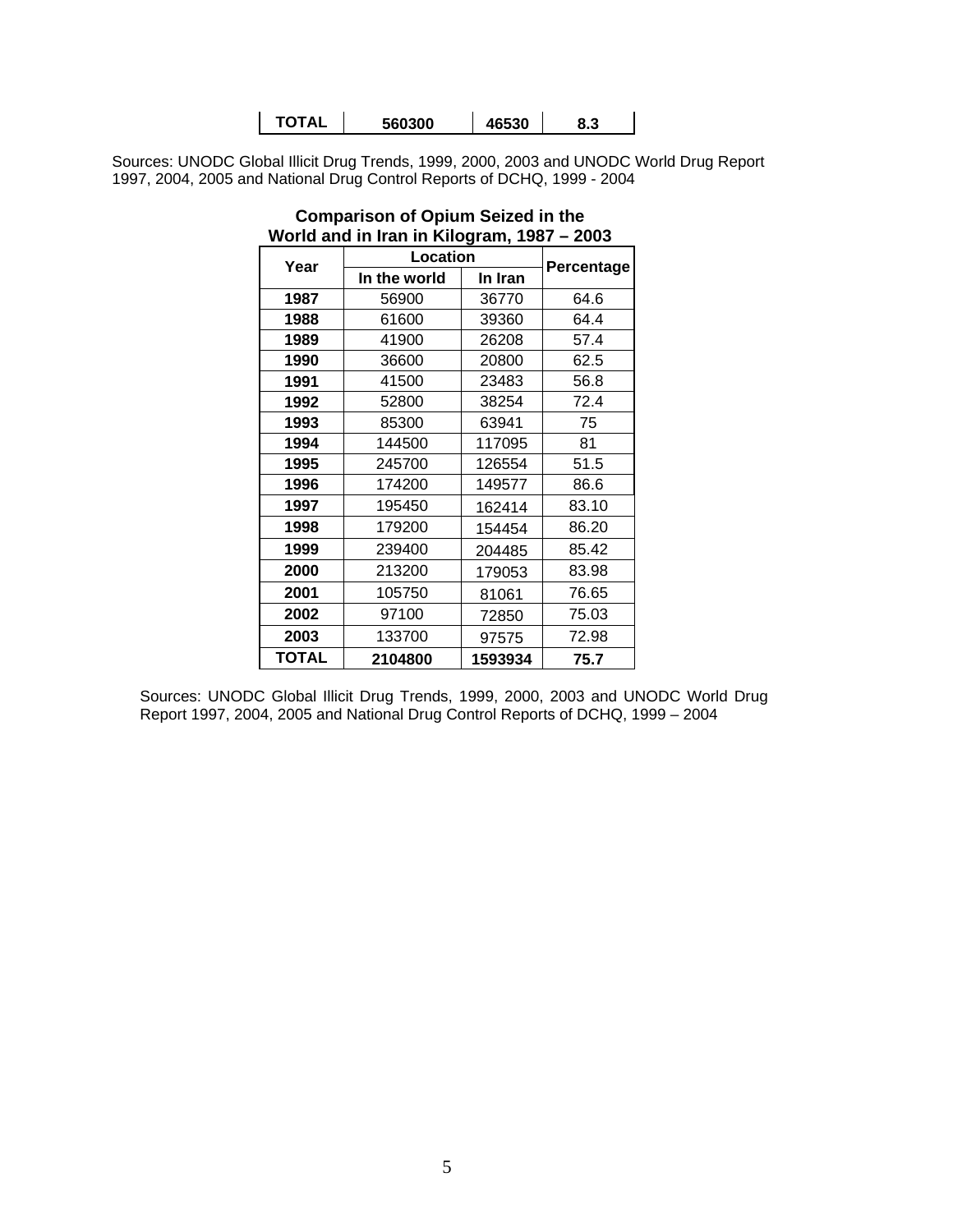## **Trafficking Entry Routes**

There are three main trafficking routes used by drug traffickers in Iran, namely: Northern, Southern and Hormuzgan major routes. The Northern and Southern routes are somehow inevitable routes for the traffickers because the geographical characteristics of eastern Iran leave little choice considering the existence of huge ''Loot'' and ''Salt'' deserts which can not be passed except through a few locations and in certain hours. Although entry points (90 entry points have been identified by the authorities) may be changed, general directions remain the same.

Before discussing about these three routes and their branches, a number of issues should be discussed at this point so to facilitate a better understanding of drug trafficking and drug distribution in Iran. The first issue that should be noted is that there are two types of trafficking: One which is responsible for the major bulk of drugs which enter Iran both for domestic consumption and or for export to third countries. This is done by drug lords; Two, small amounts of drugs brought into the country by individuals, either Afghans or Baluchies, etc. Some of the later group is referred to as *"Barducks"*, a term which literally means "on the shoulders." This stems from the fact that almost all Iranians carry various items like medicines or legal drugs, kerosene, etc. on their shoulders when traveling across the border to Afghanistan and Pakistan. On their return, they again carry their load on their shoulders; this time, items like used clothing, garments, second-hand radios, recorders, TVs and other electronics. During the rule of the Taliban, short-wave radios, tape recorders, TV sets and other similar items were prohibited in Afghanistan; so, they were very cheap. But some ''*Barducks''* would also bring back from Pakistan or Afghanistan small amounts of heroin or opium, each load seldom exceeding 5 kilos; most of the time, it's just 1 kilo or even less. Meanwhile, the Afghans who more or less freely go through the border to Afghanistan and back to Iran on foot also bring back to Iran small amounts of heroin, hashish and opium.

The drug lords who control the major bulk of the market have their own territory over which they rule; and, seemingly, over the years, some type of division of labor and flexible territorial divisions have evolved. These drug lords also have their own armies of loyal followers and have built up strong connections over the years; connections established through regular bribes. Hence, a portion of drugs which have been seized comes from individuals acting on their own and when territorial divisions are violated, which often happens.

For years the southern route has been regarded as the main drug trafficking route and it still remains more important in terms of the total amount of drugs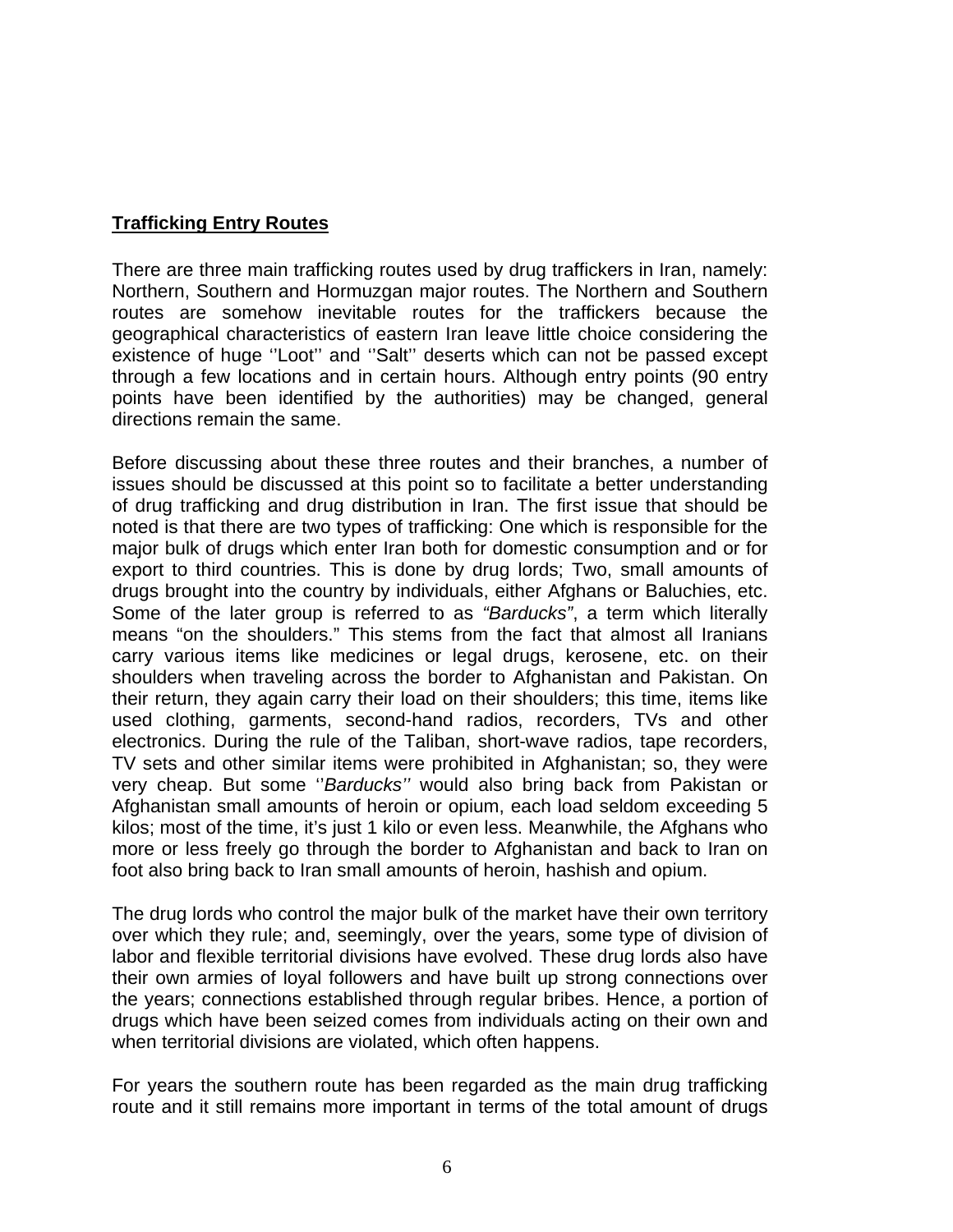smuggled into the country. However, there has been significant increase in the frequency of drug trafficking by individuals.



# **The Northern route – Khorasan Province**

With an area of more than 315,000 sq km, Khorasan Province borders Turkmenistan to the north and northeast, Afghanistan to the east, the provinces of Mazandaran, Semnan, Esfahan, and Yazd to the west, and the provinces of Kerman and Sistan-Baluchestan to the south.

As mentioned, a large number of Afghan refugees have settled in the province, mainly due to its proximity to Afghanistan. It is also one of the major transit points for illegal Afghan migrants. The mountainous and desert terrain of the area as well as the low population density makes the control for law enforcement difficult, if not impossible.

The trafficking routes originating from Khorasan Province which have been identified are:

- 1. Afghanistan-Khorasan-Semnan-Tehran
- 2. Afghanistan-Khorasan-Turkmenistan-Golestan/Mazanderan Province-Tehran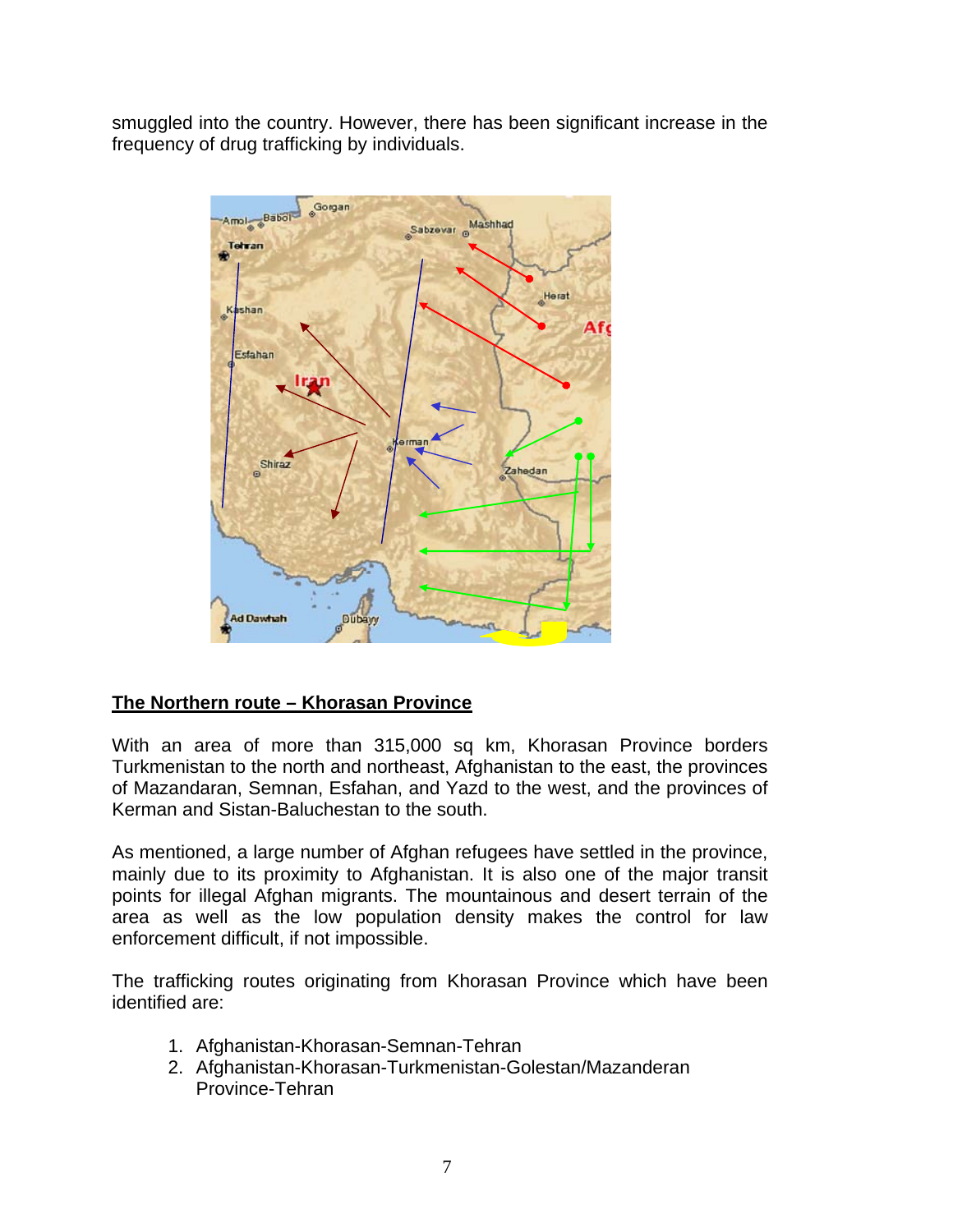It should be noted that these routes are the main trafficking ones. There are many other sub-routes and because of the intensity of law enforcement and control, routes are immediately changed and new routes established.

Trafficking in Khorasan is carried out by groups of Afghans-Iranians. Crossing the border mainly by foot, they operate in large- or small-armed groups. The larger groups often resort to kidnapping and murdering civilians in order to ensure the logistic support of the locals. Smaller groups (2-4 individuals) usually carry up to 10 kg of heroin or opium per person while larger groups carry several hundred-kilo consignments using donkeys and camels.

## **The Southern Route: Sistan and Baluchestan and Kerman Provinces**

With the land surface area of 178,431 sq. km and population of 1.7 million, the province of Sistan and Baluchestan borders the Sea of Oman to the south, Pakistan and Afghanistan to the east, Kerman and Hormuzgan Provinces to the west, and the province of Khorasan to the north. It is divided into seven main districts (and seven main towns). The district of Zahedan where the provincial capital, Zahedan is located has a population of 420,000. There are 6500 villages in the province.

According to the UNDP 1999 Human Development Report, Sistan and Baluchestan is Iran's poorest province with the lowest Human Development index (HDI), Gender Development index (GDI) and poverty index in the country. From out of the total 1.7 million population, there are 300,000-350,000 refugees/immigrants (Afghans) and 20,000 local nomads. Inhabitants of the province live in a sparse area lacking water and arable land. Population concentrations are very distant from each other (average distance is 65 km). There are 4,909 km of roads of which only 1,544 km are asphalted. The landscape is mostly sandy desert with bare hills and scarcely any vegetation. 20% of the population lives below the extreme poverty line. Nearly 810,000 out of 1.7 million people are considered literate (or 48%) of which 58% are male and 42% are female.

The lengthy border with Pakistan (976 kilometers) and the history of the territory and the ethnic groups that inhabit it have determined the overall development of Sistan and Baluchestan Province. Its ethnic roots can be traced to the nomadic tribes generally identified as Baluchies and Sistanis that were and still are distributed among the Iranian, Pakistani, and Afghan territories. Fierce and rebellious to any kind of foreign domination, they have managed to preserve their cultural and economic independence throughout the histories of Iran and Pakistan. Their nomadic traditions and trading skills coupled with their ancestral rejection of geopolitical frontiers have made these ethnics particularly known as "smugglers" of different types of goods within the Baluchestan territories in Iran and Pakistan.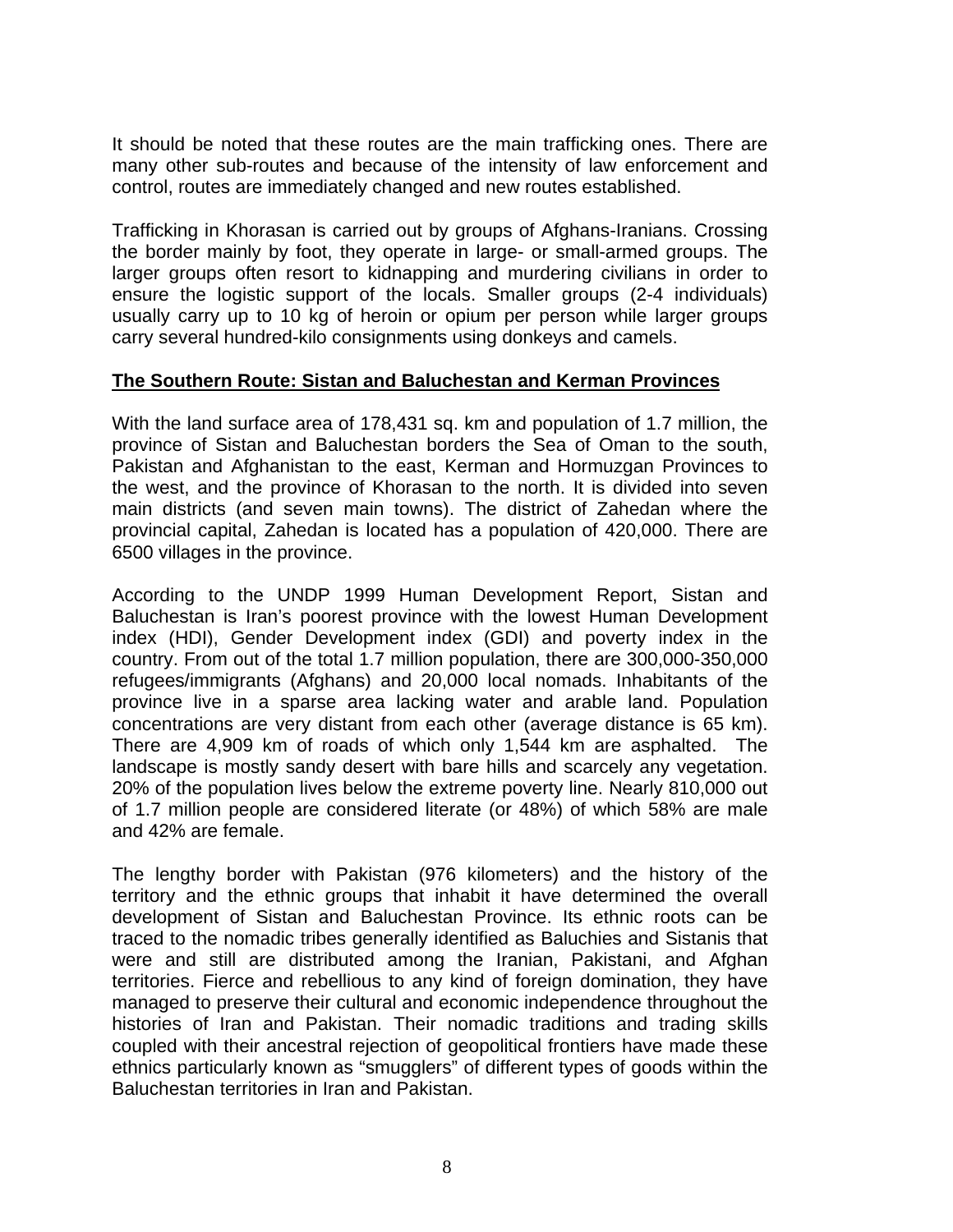According to a recent study carried out in Shirabad, a small town near the Sistan and Baluchestan provincial capital, Zahedan, 40% to 65% of Shirabad residents earns their living either by smuggling goods between Iran and Pakistan or by providing logistical support to local drug trafficking criminal organizations. It is worth mentioning that according to the same study none of the local leaders of local drug trafficking organizations live in Shirabad itself. It also means that the largest portion of the revenue generated by illegal activities is neither invested nor spent in this town.

According to Iranian Law Enforcement authorities, there are 50 smuggling routes currently in use in Sistan and Baluchestan Province. Key locations are identified as Mirjaveh, Zahedan, and Iranshahr. Because of the new tactics adapted by the smugglers, the number of these routes has increased dramatically in the past 5 years.

The following are the identified trafficking routes originating from Sistan and Baluchestan Province:

- 1. Sistan and Baluchestan-Kerman-Yazd-Tehran
- 2. Sistan and Baluchestan-Khorasan
- 3. Sistan and Baluchestan-Bandar Abbas and/or Hormuzgan (Persian Gulf area) – Fars - Khuzestan

Trafficking in Sistan and Baluchestan Province is carried out by large wellarmed motorized convoys. Different local groups, or tribes, may join the traffickers against the law enforcement units operating in the area. Contrary to the situation in Khorasan Province, tribal links do ensure the overall support for the traffickers by the local communities.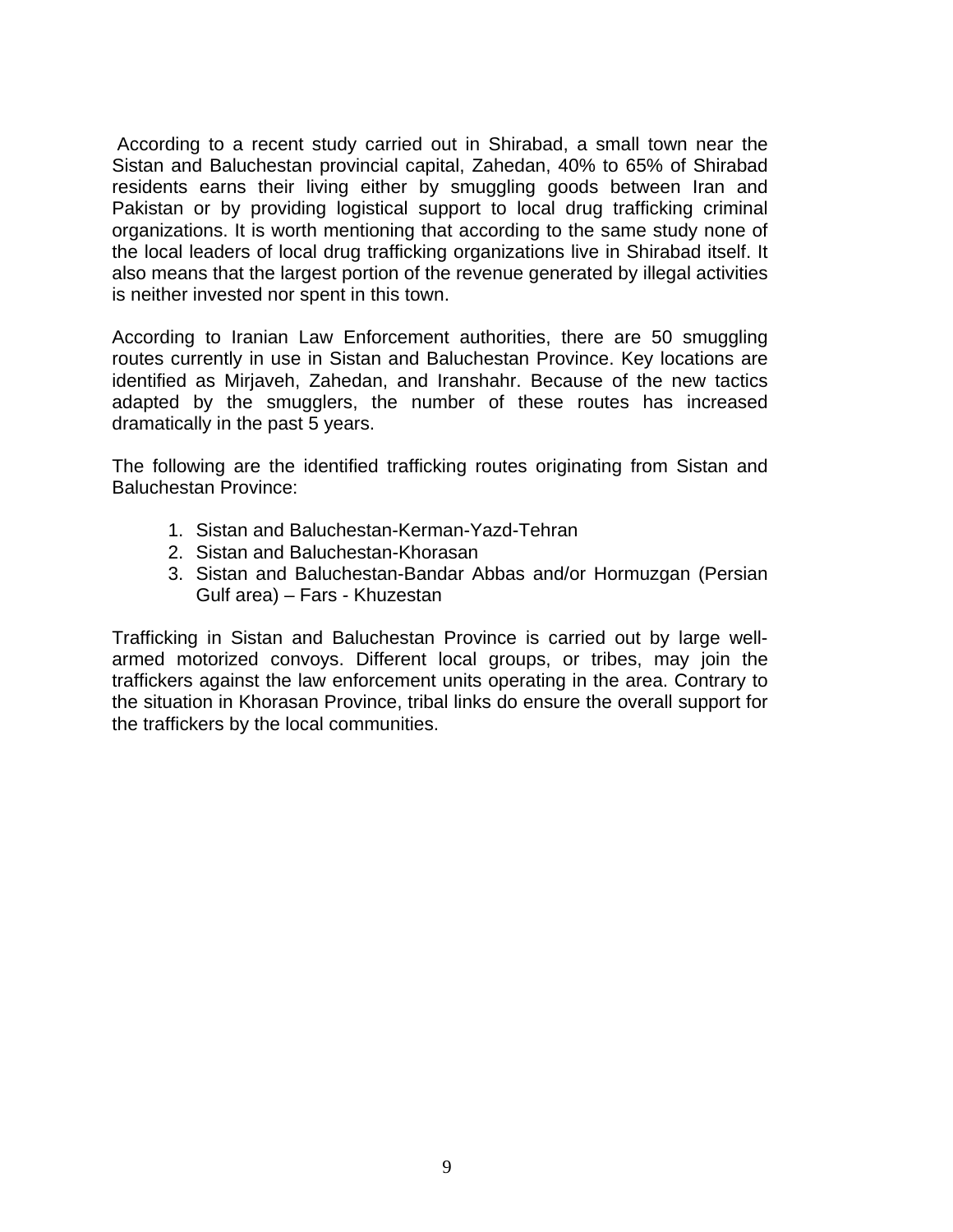

## **Hormuzgan Route**

Hormuzgan Province is situated along the coast of the Persian Gulf in the vicinity of the Sea of Oman. The provincial capital, Bandar Abbas, is the most important Iranian port. Ferries link Bandar Abbas to Dubai. TIR trucks and lorries enter the port for loading and unloading commercial goods and cargoes. Good roads link Bandar Abbas to the central part of Iran and a railway directly links Bandar Abbas to the Tehran-Istanbul and Tehran-Damascus railways. Being a commercial port, Bandar Abbas is an easy trans-shipment point for both outgoing deliveries of illicit drugs to destinations in Europe and the Persian Gulf region and for incoming chemical precursors destined for illicit refineries in Afghanistan.

Identified trafficking routes originating from Hormuzgan:

- 1. Gawater port (Pakistan)-Sistan and Baluchestan-Chabahar port
- 2. Gawater port (Pakistan)-Bandar Abbas port-Khouzestan

Smuggling through the Hormuzgan route takes place either by speed boats and small vessels or by the use of land vehicles through Sistan and Baluchestan Province. Recent reports from the Anti-narcotic Forces of Pakistan confirm concerns of Iranian Law enforcement over the increased use of this route for illicit shipments to the coasts of both Iran and Oman.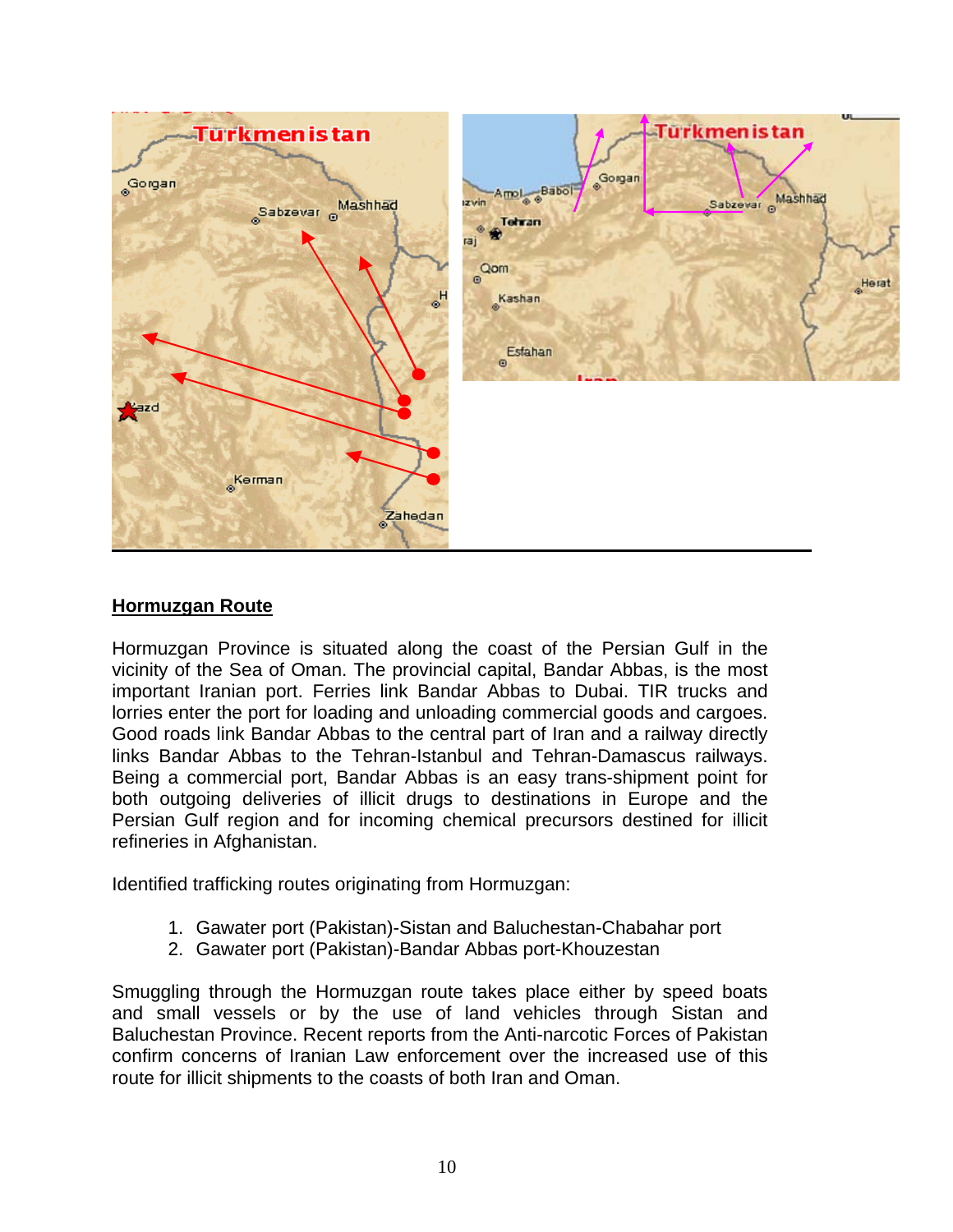

**Entry to exit points: Trafficking routes from Iran central parts**

The trafficking gangs that operate from Iranian border areas to outskirts of Kerman Province – city of Bam, in the south and outside boundaries of Khorasan province, do not enter into trafficking of drugs to central Iran and larger cities like Tehran, etc. There seems to be an unwritten pact between the organized trafficking from borders of Afghanistan and Pakistan to Kerman and Khorasan provinces and those organized gangs that traffic drugs from central parts to Tehran and other major drug depots deep into Iranian territories. The later groups are actually involved in both domestic distributions in major cities and urban areas as well as acting as bridge of transiting drugs into Iran exit points via third markets. Information on central trafficking routes and organized crime groups behind is extremely scarce. Again unofficially some of these groups enjoy strong connections for their trafficking activities.

### **Drug Trafficking Exit Routes from Iran**

As far as exit routes are concerned, the traditional exit points at the border with Turkey have now been complemented with a number of new routes, which also reflect the increased integration of Iran within the region and the rest of the world. Accordingly, these routes can be identified as follows:

### **1. Western route**

The oldest and most common trafficking route: Tehran - West Azerbaijan - Urumiyeh -Turkey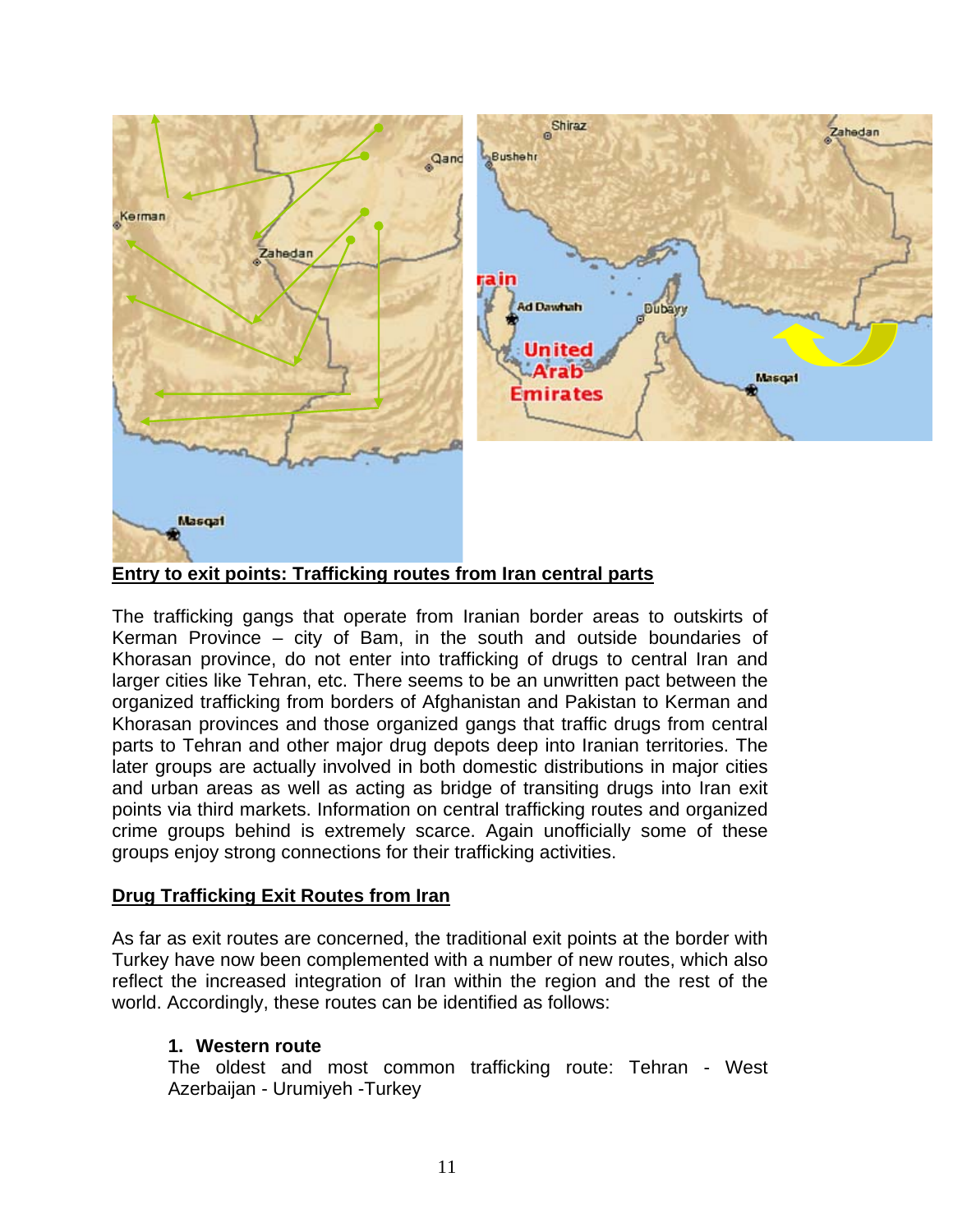In recent years the following new routes have complemented the usual and direct route through Urumiyeh:

- Tehran East Azerbaijan Republic of Azerbaijan-Turkey
- Khorasan/Mazandaran- Gilan/Ardebil Republic of Azerbaijan-**Turkey**

## 2. **Northern route**

This new trafficking route is used both for circumventing the Iranian law enforcement checkpoints and for shipping illicit drugs directly to the CIS countries, particularly to the Russian Federation. The route is Khorasan Province-Turkmenistan.

## 3. **Southern route**

Illicit drug consignments, mainly hashish, flow through this route towards the Persian Gulf region, the European and North American markets, as final destinations of small consignments. The routes include:

- Bandar Abbas Smaller port facilities along Iranian southern shores United Arab Emirates
- Iranian southern shores Kuwait/Iraq

# 4. **Eastern route**

 The eastern route is mainly directed to the Middle East markets. This is Khuzestan and Kermanshah Provinces – Iraq. However, because of the recent developments in Iraq, new routes through Kermanshah and Kurdistan provinces are used both for smuggling drugs and firearms.